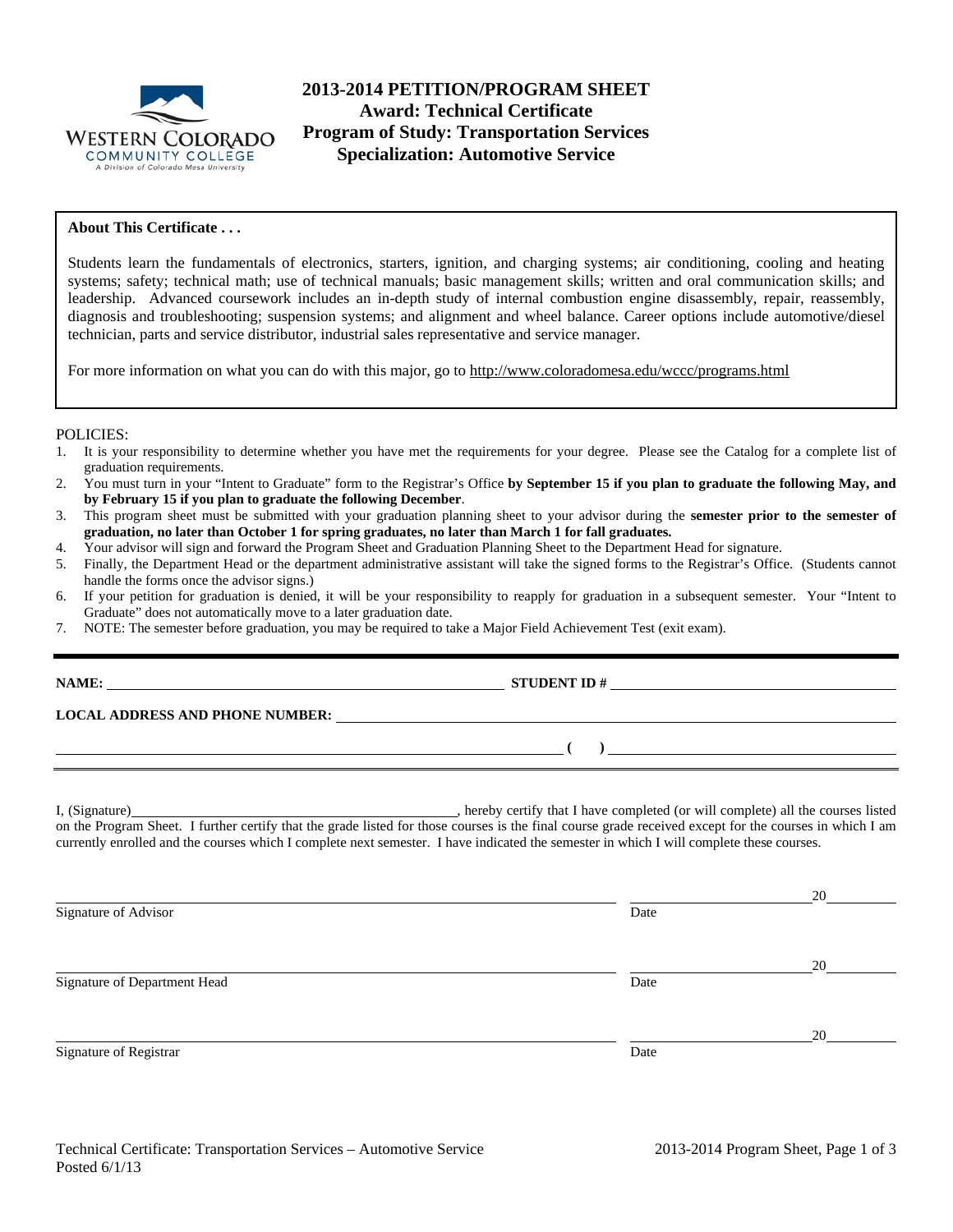## **Students should work closely with a faculty advisor when selecting and scheduling courses prior to registration.**

Degree Requirements:

- <sup>2</sup> 2.00 cumulative GPA or higher in all CMU coursework
- Pre-collegiate courses (usually numbered below 100) cannot be used for graduation.
- "C" or better in each course which comprises the area of emphasis or specialization.
- A student must follow the CMU graduation requirements either from 1) the program sheet for the major in effect at the time the student officially declares a major; or 2) a program sheet for the major approved for a year subsequent to the year during which the student officially declares the major and is approved for the student by the department head. Because a program may have requirements specific to the degree, the student should check with the faculty advisor for additional criteria. It is the student's responsibility to be aware of, and follow, all requirements for the degree being pursued. Any exceptions or substitutions must be approved by the student's faculty advisor and Department Head.
- Additional Expenses Students entering the program may be required to purchase or have hand tools and appropriate clothing and safety gear with a total cost of approximately \$2,500.00 This does not include cost of required textbooks. These costs may vary with student need and brand or quality of tools or equipment purchased. All safety glasses must meet the minimum industry safety standard of Z-87 with side shields.
- Please see faculty advisor for approved electives.
- See the "Undergraduate Graduation Requirements" in the Mesa State College catalog for additional graduation information

### **Technical Certificate: Transportation Services – Automotive**

#### **Service** (36 Semester Hours)

See the current catalog for a list of courses that fulfill the requirements below. If a course is on the general education list of options and a requirement for your major, you must use it to fulfill the major requirement and make a different selection within the general education requirement.

Course No Title Sem.hrs Grade Term/Trns MATH 107 Career Mathematics TSTG 120 Industry Safety Practices 3 \_\_\_\_\_ \_\_\_\_\_\_\_\_ TSTG 150 Fluid Power 3  $\frac{1}{2}$  ,  $\frac{1}{2}$  ,  $\frac{1}{2}$  ,  $\frac{1}{2}$  ,  $\frac{1}{2}$  ,  $\frac{1}{2}$  ,  $\frac{1}{2}$  ,  $\frac{1}{2}$  ,  $\frac{1}{2}$  ,  $\frac{1}{2}$  ,  $\frac{1}{2}$  ,  $\frac{1}{2}$  ,  $\frac{1}{2}$  ,  $\frac{1}{2}$  ,  $\frac{1}{2}$  ,  $\frac{1}{2}$  ,  $\frac{1}{2}$  ,  $\frac{1}{2}$  ,  $\frac{1$ 

| Course No Title                                                                                                                                                                     |                                                                                                                                                                                                                                                                                                                            |   | Sem.hrs Grade Term/Trns |                                                                                                                   |
|-------------------------------------------------------------------------------------------------------------------------------------------------------------------------------------|----------------------------------------------------------------------------------------------------------------------------------------------------------------------------------------------------------------------------------------------------------------------------------------------------------------------------|---|-------------------------|-------------------------------------------------------------------------------------------------------------------|
| TSTC 100<br><b>TSTC</b> 101<br><b>TSTC</b> 110<br><b>TSTC</b> 130<br><b>TSTC 140</b><br><b>TSTC</b> 160<br><b>TSTC</b> 170<br><b>TSTC</b> 171<br><b>TSTC 180</b><br><b>TSTC 190</b> | Intro to Transportation Services 1<br>Vehicle Service $&$ Inspection 2<br><b>Engine Fundamentals</b><br>Electrical Fundamentals<br>Drive Train Fundamentals<br>Electronic Control Systems<br>Chassis Fundamentals<br><b>Brake System Fundamentals</b><br><b>Fuel System Fundamentals</b><br>Climate Control Fundamentals 1 | 2 |                         | Restricted Electives, Choose 13 semester hours from list below. (Please)<br>see advisor when selecting electives) |
|                                                                                                                                                                                     |                                                                                                                                                                                                                                                                                                                            |   |                         |                                                                                                                   |

#### **Choose** 12**semester hours from:**

TSTA 245 Manual Drive Train (4) TSTG 135 Electrical Component Repair (2) TSTA 247 Automatic Drive Train Service (4) TSTG 140 Job Shop (4) TSTA 265 Engine Control Services (2) TSTG 170 Practical Application (4) TSTA 267 Body and Chassis Controls (2) TSTG 175 Hydraulic Brake Service (2) WELD 151 Introduction To Welding (3)

TSTA 275 Alignment and Suspension Service (3) TSTG 195 Climate Control Service (2) TSTA 287 Engine Performance and Emissions (2) TSTG 220 Industry Employment Practices (3) TSTA 289 Alternative Fueled Vehicles (2) TSTG 240 Advanced Job Shop (4) TSTG 115 Gas Engine Reconditioning (4) TSTG 270 Advanced Practical Applications (4)